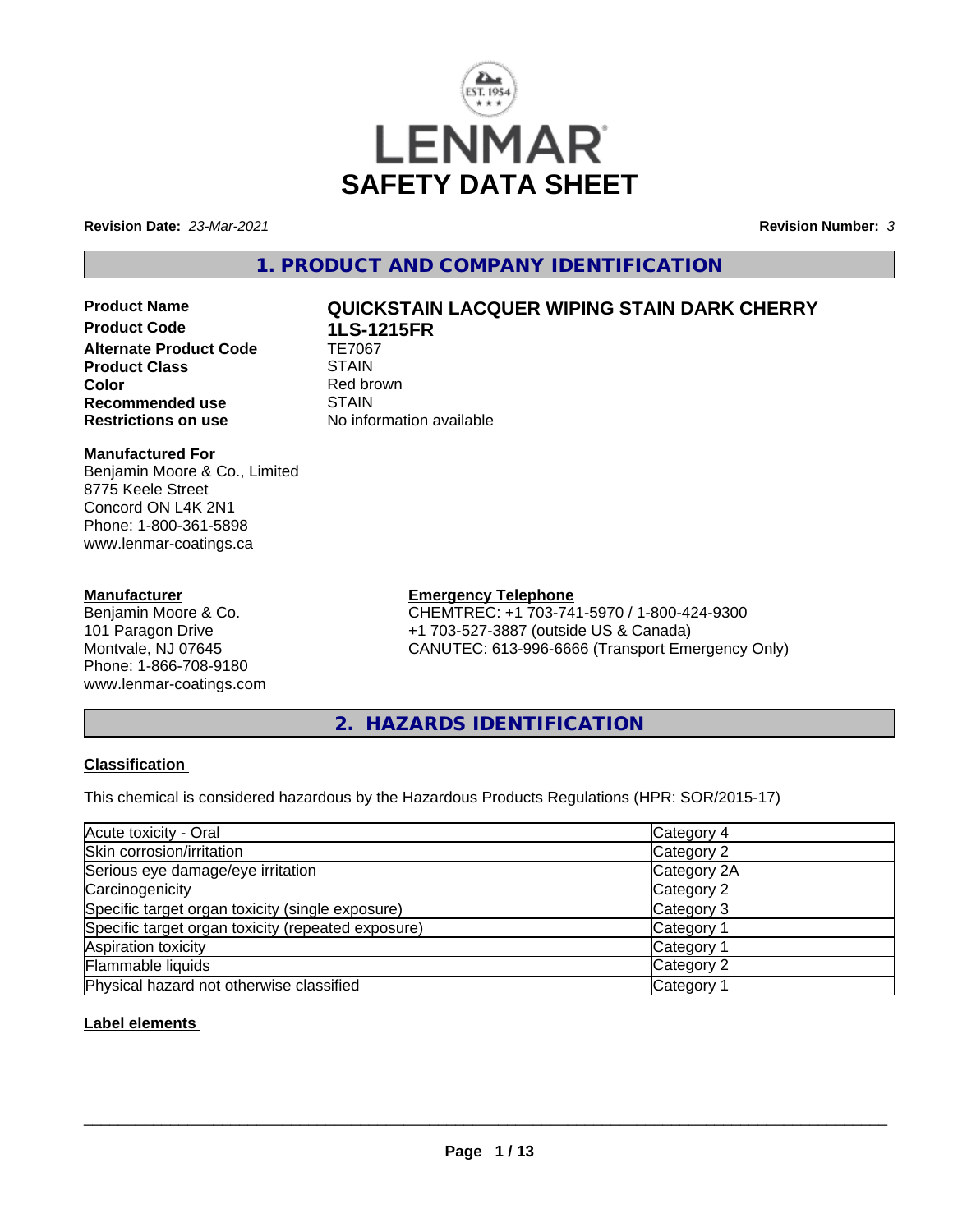#### **Danger**

#### **Hazard statements**

Harmful if swallowed Causes skin irritation Causes serious eye irritation Suspected of causing cancer May cause respiratory irritation. May cause drowsiness or dizziness Causes damage to organs through prolonged or repeated exposure May be fatal if swallowed and enters airways Highly flammable liquid and vapor Reactive flammable material



**Appearance** liquid **Odor** solvent

#### **Precautionary Statements - Prevention**

Obtain special instructions before use Do not handle until all safety precautions have been read and understood Use personal protective equipment as required Wash face, hands and any exposed skin thoroughly after handling Do not eat, drink or smoke when using this product Wear eye/face protection Do not breathe dust/fume/gas/mist/vapors/spray Use only outdoors or in a well-ventilated area Keep away from heat, hot surfaces, sparks, open flames and other ignition sources. No smoking Keep container tightly closed Ground/bond container and receiving equipment Use explosion-proof electrical/ventilating/lighting/equipment Use only non-sparking tools Take precautionary measures against static discharge Keep cool

### **Precautionary Statements - Response**

IF exposed or concerned: Get medical advice/attention

#### **Eyes**

IF IN EYES: Rinse cautiously with water for several minutes. Remove contact lenses, if present and easy to do. Continue rinsing

If eye irritation persists: Get medical advice/attention

#### **Skin**

If skin irritation occurs: Get medical advice/attention

IF ON SKIN (or hair): Remove/Take off immediately all contaminated clothing. Rinse skin with water/shower Wash contaminated clothing before reuse

#### **Inhalation**

IF INHALED: Remove victim to fresh air and keep at rest in a position comfortable for breathing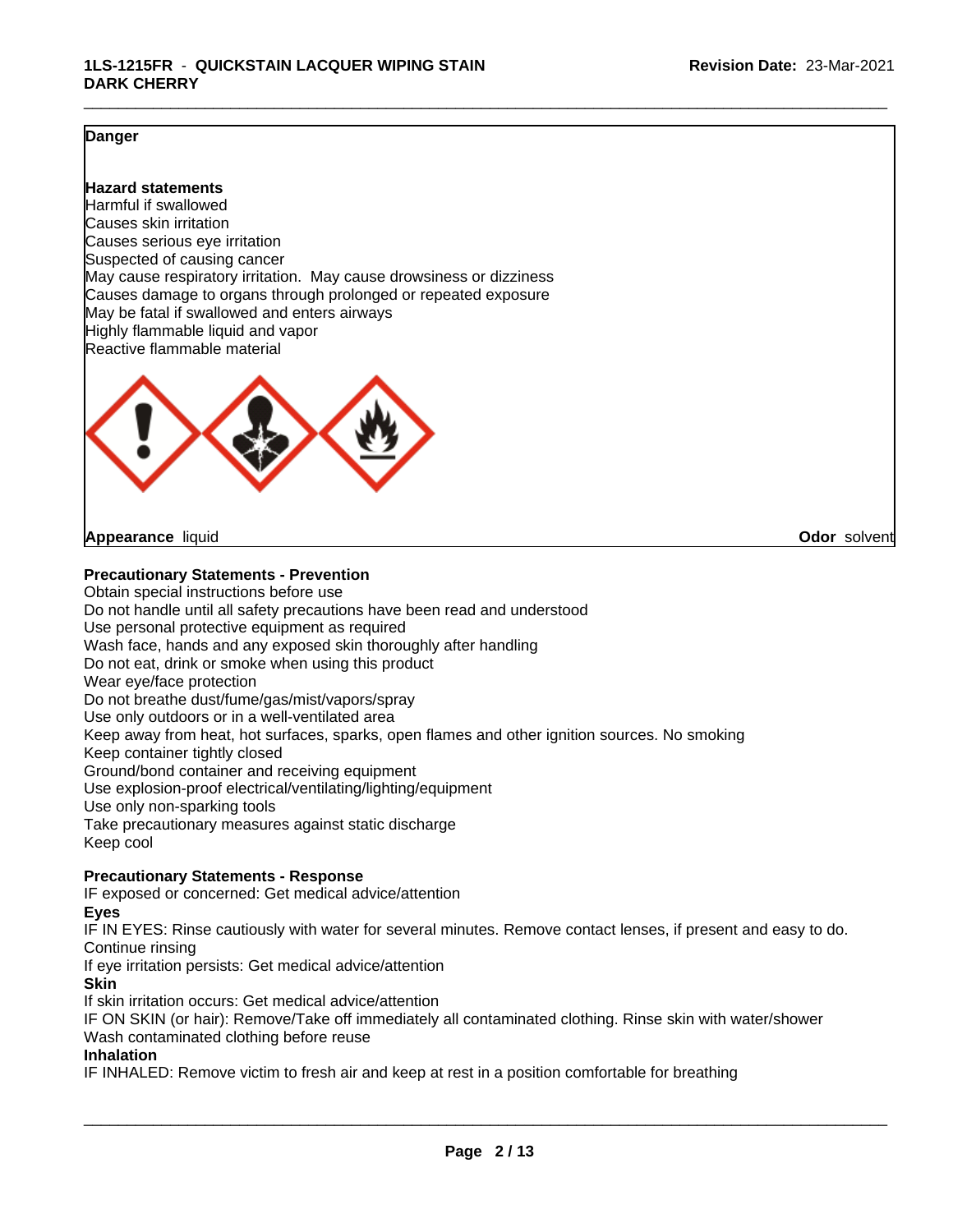#### **Ingestion**

IF SWALLOWED: Immediately call a POISON CENTER or doctor/physician Do NOT induce vomiting Rinse mouth **Fire** In case of fire: Use CO2, dry chemical, or foam for extinction

#### **Precautionary Statements - Storage**

Store locked up Store in a well-ventilated place. Keep container tightly closed

#### **Precautionary Statements - Disposal**

Dispose of contents/container to an approved waste disposal plant

#### **Other information**

No information available

May cause allergic skin reaction

# **3. COMPOSITION INFORMATION ON COMPONENTS**

\_\_\_\_\_\_\_\_\_\_\_\_\_\_\_\_\_\_\_\_\_\_\_\_\_\_\_\_\_\_\_\_\_\_\_\_\_\_\_\_\_\_\_\_\_\_\_\_\_\_\_\_\_\_\_\_\_\_\_\_\_\_\_\_\_\_\_\_\_\_\_\_\_\_\_\_\_\_\_\_\_\_\_\_\_\_\_\_\_\_\_\_\_

| <b>Chemical name</b>                          | CAS No.    | Weight-%      | <b>Hazardous Material</b><br>registry number<br>(HMIRA registry #) | Date HMIRA filed and<br>Information Review Act date exemption granted<br>(if applicable) |
|-----------------------------------------------|------------|---------------|--------------------------------------------------------------------|------------------------------------------------------------------------------------------|
| 2-Butoxyethanol                               | 111-76-2   | $15 - 40%$    |                                                                    |                                                                                          |
| Propylene glycol monomethyl<br>ether acetate  | 108-65-6   | $10 - 30%$    |                                                                    |                                                                                          |
| Distillates, petroleum,<br>hydrotreated light | 64742-47-8 | $10 - 30%$    |                                                                    |                                                                                          |
| Stoddard solvent                              | 8052-41-3  | $3 - 7%$      |                                                                    |                                                                                          |
| n-Butyl acetate                               | 123-86-4   | $3 - 7%$      |                                                                    |                                                                                          |
| Acetone                                       | 67-64-1    | $1 - 5%$      |                                                                    | $\overline{\phantom{0}}$                                                                 |
| cellulose, nitrate                            | 9004-70-0  | $1 - 5%$      |                                                                    | -                                                                                        |
| Solvent naphtha, petroleum,<br>light aromatic | 64742-95-6 | $1 - 5%$      |                                                                    | -                                                                                        |
| VM&P naphtha                                  | 64742-89-8 | $1 - 5%$      |                                                                    |                                                                                          |
| 1,2,4-Trimethylbenzene                        | 95-63-6    | $1 - 5%$      |                                                                    |                                                                                          |
| Isopropyl alcohol                             | 67-63-0    | $1 - 5%$      |                                                                    |                                                                                          |
| Carbon black                                  | 1333-86-4  | $0.1 - 0.25%$ |                                                                    | -                                                                                        |

#### **Confidential Business Information note**

\*The exact percentage (concentration) of composition has been withheld as a trade secret

 $\overline{\phantom{a}}$  ,  $\overline{\phantom{a}}$  ,  $\overline{\phantom{a}}$  ,  $\overline{\phantom{a}}$  ,  $\overline{\phantom{a}}$  ,  $\overline{\phantom{a}}$  ,  $\overline{\phantom{a}}$  ,  $\overline{\phantom{a}}$  ,  $\overline{\phantom{a}}$  ,  $\overline{\phantom{a}}$  ,  $\overline{\phantom{a}}$  ,  $\overline{\phantom{a}}$  ,  $\overline{\phantom{a}}$  ,  $\overline{\phantom{a}}$  ,  $\overline{\phantom{a}}$  ,  $\overline{\phantom{a}}$ 

**4. FIRST AID MEASURES**

**General Advice If symptoms persist, call a physician. Show this safety data If** symptoms persist, call a physician. Show this safety data sheet to the doctor in attendance.

**Eye Contact Immediately flush with plenty of water. After initial flushing,** remove any contact lenses and continue flushing for at least 15 minutes. Keep eye wide open while rinsing. If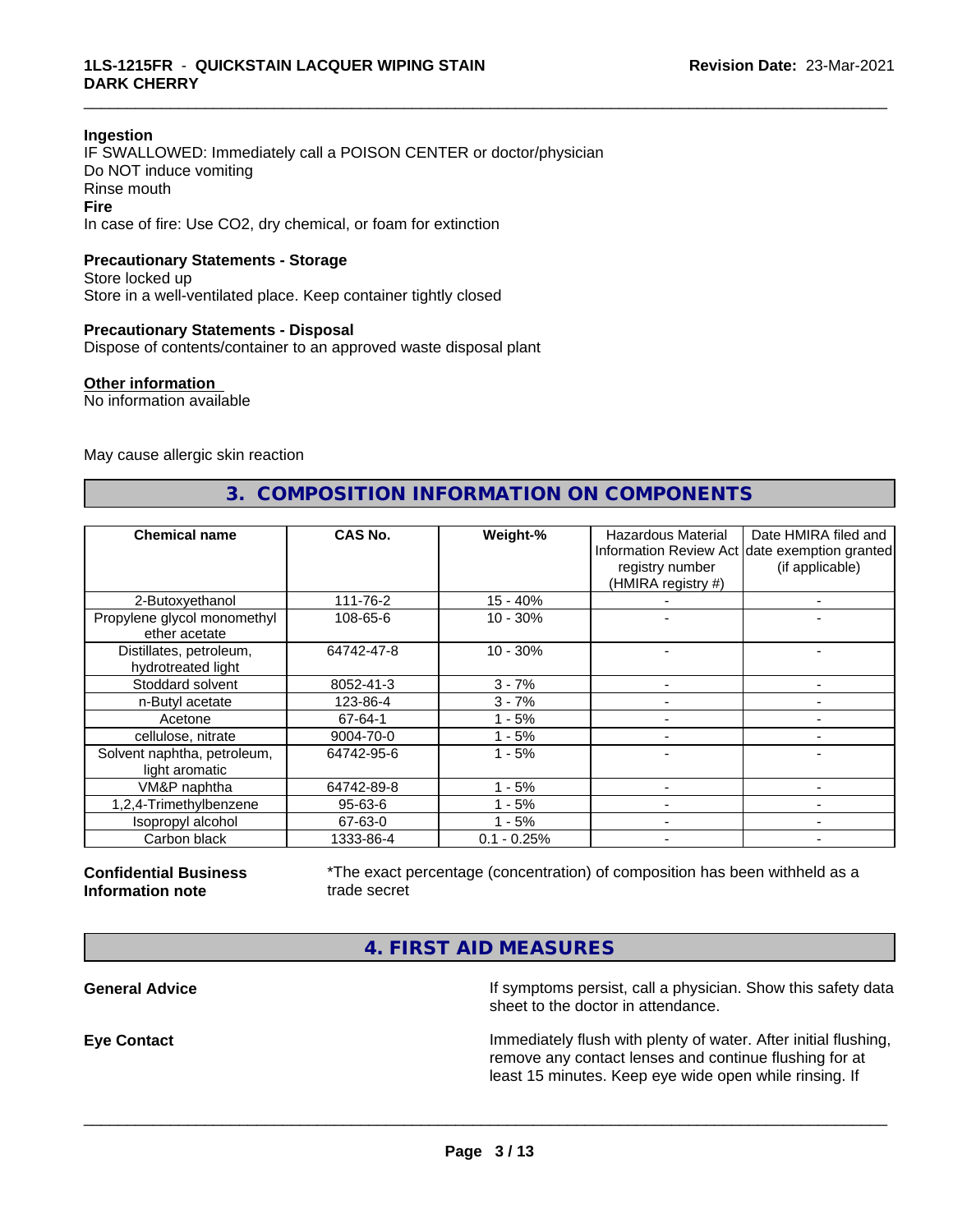| symptoms persist, call a physician.                                                                                                                                                                           |
|---------------------------------------------------------------------------------------------------------------------------------------------------------------------------------------------------------------|
| Wash off immediately with soap and plenty of water<br><b>Skin Contact</b><br>removing all contaminated clothes and shoes. If skin<br>irritation persists, call a physician.                                   |
| Move to fresh air. If symptoms persist, call a physician.<br><b>Inhalation</b><br>If not breathing, give artificial respiration. Call a physician<br>immediately.                                             |
| Clean mouth with water and afterwards drink plenty of<br>Ingestion<br>water. Do not induce vomiting without medical advice.<br>Never give anything by mouth to an unconscious person.<br>Consult a physician. |
| <b>Protection Of First-Aiders</b><br>Use personal protective equipment.                                                                                                                                       |
| May cause allergic skin reaction.<br><b>Most Important Symptoms/Effects</b>                                                                                                                                   |
| Treat symptomatically.<br><b>Notes To Physician</b>                                                                                                                                                           |

**5. FIRE-FIGHTING MEASURES**

| ignition and flash back. Vapors may cause flash fire.                                                                                                                                                                                                                                                                                               |  |
|-----------------------------------------------------------------------------------------------------------------------------------------------------------------------------------------------------------------------------------------------------------------------------------------------------------------------------------------------------|--|
| Foam, dry powder or water. Use extinguishing measures<br><b>Suitable Extinguishing Media</b><br>that are appropriate to local circumstances and the<br>surrounding environment.                                                                                                                                                                     |  |
| As in any fire, wear self-contained breathing apparatus<br>Protective equipment and precautions for firefighters<br>pressure-demand, MSHA/NIOSH (approved or equivalent)<br>and full protective gear.                                                                                                                                               |  |
| Burning may result in carbon dioxide, carbon monoxide<br><b>Hazardous combustion products</b><br>and other combustion products of varying composition<br>which may be toxic and/or irritating.                                                                                                                                                      |  |
| <b>Specific Hazards Arising From The Chemical</b><br>Flammable. Flash back possible over considerable<br>distance. Keep product and empty container away from<br>heat and sources of ignition. Closed containers may<br>rupture if exposed to fire or extreme heat. Thermal<br>decomposition can lead to release of irritating gases and<br>vapors. |  |
| Sensitivity to mechanical impact<br>No.                                                                                                                                                                                                                                                                                                             |  |
| Yes<br>Sensitivity to static discharge                                                                                                                                                                                                                                                                                                              |  |
| <b>Flash Point Data</b><br>47<br>Flash point (°F)<br>8<br>Flash Point (°C)<br><b>PMCC</b><br><b>Method</b>                                                                                                                                                                                                                                          |  |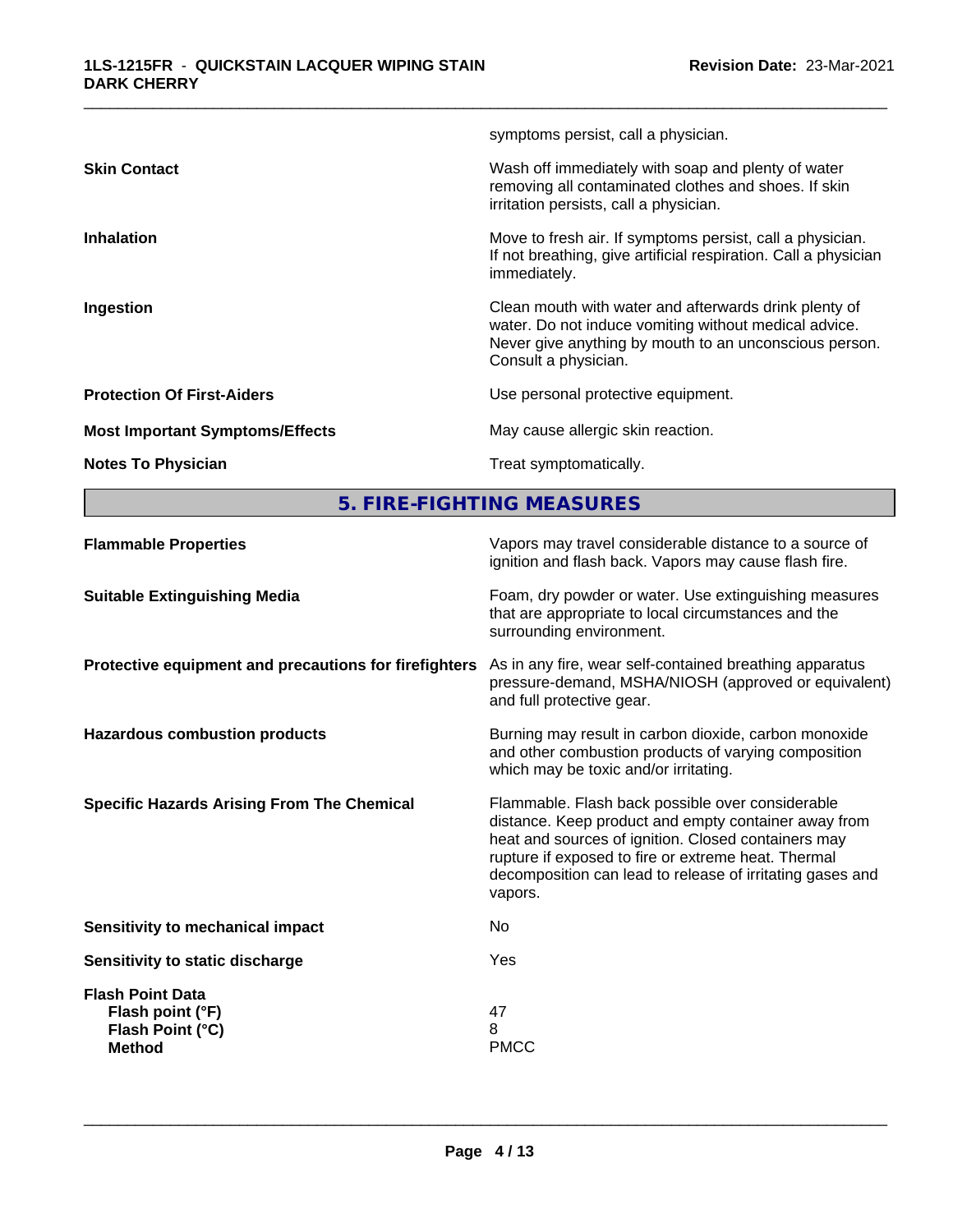#### **Flammability Limits In Air**

**Lower flammability limit:** Not available **Upper flammability limit:** Not available

\_\_\_\_\_\_\_\_\_\_\_\_\_\_\_\_\_\_\_\_\_\_\_\_\_\_\_\_\_\_\_\_\_\_\_\_\_\_\_\_\_\_\_\_\_\_\_\_\_\_\_\_\_\_\_\_\_\_\_\_\_\_\_\_\_\_\_\_\_\_\_\_\_\_\_\_\_\_\_\_\_\_\_\_\_\_\_\_\_\_\_\_\_

**NFPA Health:** 3 **Flammability:** 3 **Instability:** 1 **Special:** Not Applicable

#### **NFPA Legend**

- 0 Not Hazardous
- 1 Slightly
- 2 Moderate
- 3 High
- 4 Severe

*The ratings assigned are only suggested ratings, the contractor/employer has ultimate responsibilities for NFPA ratings where this system is used.*

*Additional information regarding the NFPA rating system is available from the National Fire Protection Agency (NFPA) at www.nfpa.org.*

# **6. ACCIDENTAL RELEASE MEASURES**

| <b>Personal Precautions</b>      | Remove all sources of ignition. Take precautions to<br>prevent flashback. Ground and bond all containers and<br>handling equipment. Take precautionary measures against<br>static discharges. Ensure adequate ventilation. Avoid<br>contact with skin, eyes and clothing. Use personal<br>protective equipment.  |
|----------------------------------|------------------------------------------------------------------------------------------------------------------------------------------------------------------------------------------------------------------------------------------------------------------------------------------------------------------|
| <b>Other Information</b>         | Prevent further leakage or spillage if safe to do so. Do not<br>allow material to contaminate ground water system.<br>Prevent product from entering drains. Do not flush into<br>surface water or sanitary sewer system. Local authorities<br>should be advised if significant spillages cannot be<br>contained. |
| <b>Environmental precautions</b> | See Section 12 for additional Ecological Information.                                                                                                                                                                                                                                                            |
| <b>Methods for Cleaning Up</b>   | Dam up. Soak up with inert absorbent material. Use a<br>non-sparking or explosion proof means to transfer material<br>to a sealed, appropriate container for disposal. Clean<br>contaminated surface thoroughly.                                                                                                 |

# **7. HANDLING AND STORAGE**

**Handling Handling Avoid contact with skin, eyes and clothing. Wear personal and <b>Handling Avoid contact with skin, eyes and clothing. Wear personal** protective equipment. Do not breathe vapors or spray mist. Use only in ventilated areas. Prevent vapor build-up by providing adequate ventilation during and after use.

> Take precautionary measures against static discharges. To avoid ignition of vapors by static electricity discharge, all metal parts of the equipment must be grounded. Keep away from heat, sparks and flame. Do not smoke. Extinguish all flames and pilot lights, and turn off stoves,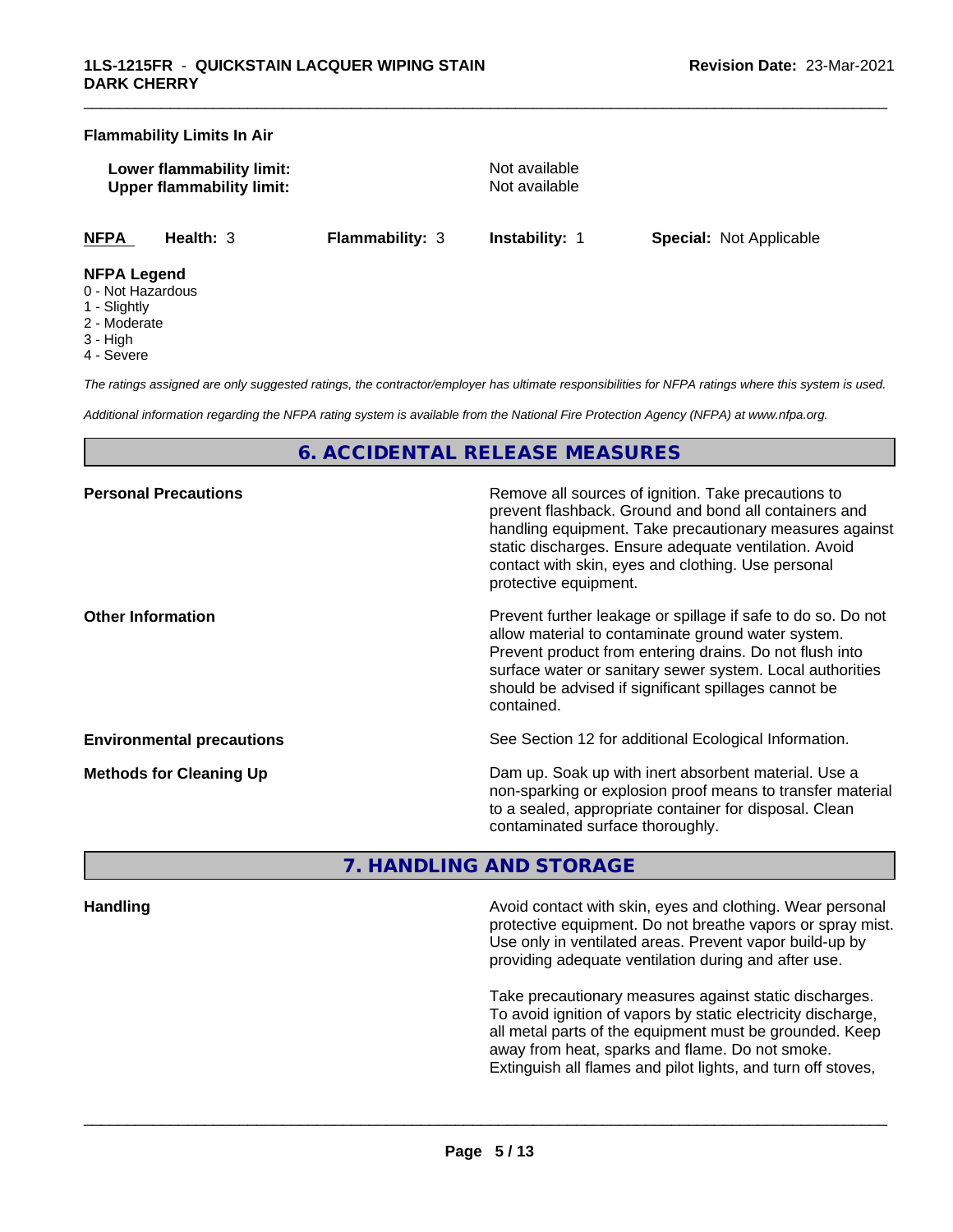heaters, electric motors and other sources of ignition during use and until all vapors are gone. Ignition and/or flash back may occur.

\_\_\_\_\_\_\_\_\_\_\_\_\_\_\_\_\_\_\_\_\_\_\_\_\_\_\_\_\_\_\_\_\_\_\_\_\_\_\_\_\_\_\_\_\_\_\_\_\_\_\_\_\_\_\_\_\_\_\_\_\_\_\_\_\_\_\_\_\_\_\_\_\_\_\_\_\_\_\_\_\_\_\_\_\_\_\_\_\_\_\_\_\_

**Storage Keep containers tightly closed in a dry, cool and get a dry and structure in a dry and structure in a dry and structure in a dry and structure in a dry and structure in a dry and structure in a dry and structure** well-ventilated place. Keep away from heat. Keep away from open flames, hot surfaces and sources of ignition. Keep in properly labeled containers. Keep out of the reach of children.

**Incompatible Materials Incompatible with strong acids and bases and strong** oxidizing agents.

# **8. EXPOSURE CONTROLS/PERSONAL PROTECTION**

#### **Exposure Limits**

| <b>Chemical name</b>                          | <b>ACGIH TLV</b>                                           | <b>Alberta</b>                                                                                     | <b>British Columbia</b>                                                                  | <b>Ontario</b>                             | Quebec                                                                                                |
|-----------------------------------------------|------------------------------------------------------------|----------------------------------------------------------------------------------------------------|------------------------------------------------------------------------------------------|--------------------------------------------|-------------------------------------------------------------------------------------------------------|
| 2-Butoxyethanol                               | TWA: 20 ppm                                                | 20 ppm - TWA<br>97 mg/m $3$ - TWA                                                                  | 20 ppm - TWA                                                                             | 20 ppm - TWA                               | 20 ppm - TWAEV<br>97 mg/m $3$ - TWAEV                                                                 |
| Propylene glycol monomethyl<br>ether acetate  | N/E                                                        | N/E                                                                                                | 50 ppm - TWA<br>75 ppm - STEL                                                            | 50 ppm - TWA<br>$270 \text{ mg/m}^3$ - TWA | N/E                                                                                                   |
| Distillates, petroleum,<br>hydrotreated light | N/E                                                        | N/E                                                                                                | 200 mg/m <sup>3</sup> - TWA<br>Skin absorption can<br>contribute to overall<br>exposure. | N/E                                        | N/E                                                                                                   |
| Stoddard solvent                              | TWA: 100 ppm                                               | 100 ppm - TWA<br>$572$ mg/m <sup>3</sup> - TWA                                                     | 290 mg/m $3$ - TWA<br>580 mg/m $3 -$ STEL                                                | $525$ mg/m <sup>3</sup> - TWA              | 100 ppm - TWAEV<br>525 mg/m <sup>3</sup> - TWAEV                                                      |
| n-Butyl acetate                               | STEL: 150 ppm<br>TWA: 50 ppm                               | 150 ppm - TWA<br>$713$ mg/m <sup>3</sup> - TWA<br>200 ppm - STEL<br>$950$ mg/m <sup>3</sup> - STEL | 20 ppm - TWA                                                                             | 150 ppm - TWA<br>200 ppm - STEL            | 150 ppm - TWAEV<br>713 mg/m <sup>3</sup> - TWAEV<br>200 ppm - STEV<br>950 mg/m <sup>3</sup> - STEV    |
| Acetone                                       | STEL: 500 ppm<br>TWA: 250 ppm                              | 500 ppm - TWA<br>1200 mg/m $3$ - TWA<br>750 ppm - STEL<br>1800 mg/m <sup>3</sup> - STEL            | 250 ppm - TWA<br>500 ppm - STEL                                                          | 250 ppm - TWA<br>500 ppm - STEL            | 500 ppm - TWAEV<br>1190 mg/m <sup>3</sup> - TWAEV<br>1000 ppm - STEV<br>2380 mg/m <sup>3</sup> - STEV |
| Isopropyl alcohol                             | STEL: 400 ppm<br>TWA: 200 ppm                              | 200 ppm - TWA<br>492 mg/m $3$ - TWA<br>400 ppm - STEL<br>984 mg/m $3 -$ STEL                       | 200 ppm - TWA<br>400 ppm - STEL                                                          | 200 ppm - TWA<br>400 ppm - STEL            | 400 ppm - TWAEV<br>985 mg/m <sup>3</sup> - TWAEV<br>500 ppm - STEV<br>1230 mg/m $3 -$ STEV            |
| Carbon black                                  | TWA: $3 \text{ mg/m}^3$<br>inhalable particulate<br>matter | $3.5 \text{ mg/m}^3$ - TWA                                                                         | $3$ mg/m <sup>3</sup> - TWA                                                              | $3$ mg/m <sup>3</sup> - TWA                | $3.5 \text{ mg/m}^3$ - TWAEV                                                                          |

#### **Legend**

ACGIH - American Conference of Governmental Industrial Hygienists

Alberta - Alberta Occupational Exposure Limits

British Columbia - British Columbia Occupational Exposure Limits

Ontario - Ontario Occupational Exposure Limits

Quebec - Quebec Occupational Exposure Limits

N/E - Not established

# **Personal Protective Equipment**<br> **Eve/Face Protection**

**Engineering Measures Ensure adequate ventilation, especially in confined areas.** 

Safety glasses with side-shields. If splashes are likely to occur, wear: Tightly fitting safety goggles **Skin Protection Protection Protective gloves and impervious clothing.**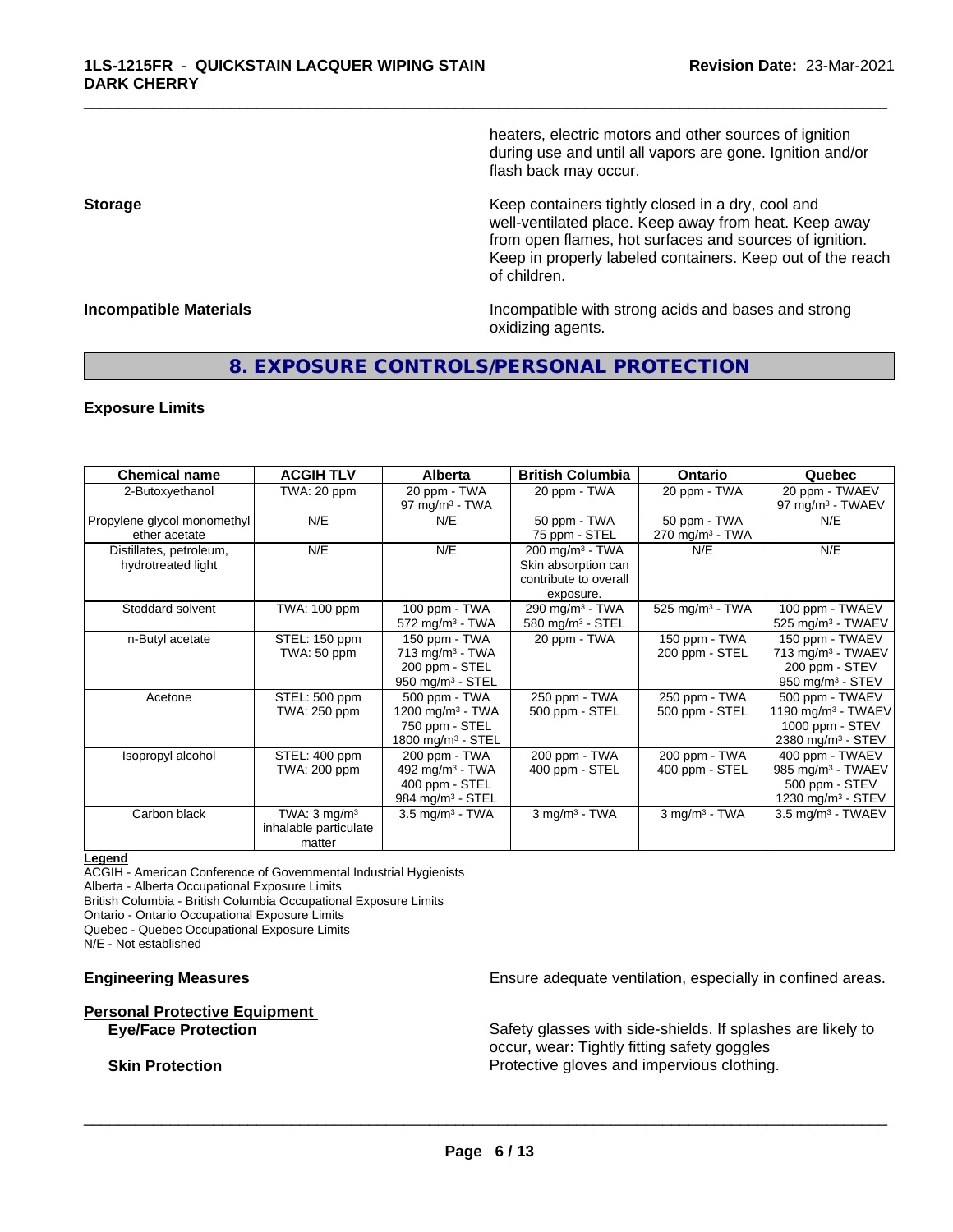| <b>Respiratory Protection</b> | Use only with adequate ventilation. In operations where<br>exposure limits are exceeded, use a NIOSH approved<br>respirator that has been selected by a technically qualified<br>person for the specific work conditions. When spraying the<br>product or applying in confined areas, wear a NIOSH<br>approved respirator specified for paint spray or organic<br>vapors. |
|-------------------------------|---------------------------------------------------------------------------------------------------------------------------------------------------------------------------------------------------------------------------------------------------------------------------------------------------------------------------------------------------------------------------|
| <b>Hygiene Measures</b>       | Avoid contact with skin, eyes and clothing. Remove and<br>wash contaminated clothing before re-use. Wash                                                                                                                                                                                                                                                                  |

thoroughly after handling.

### **9. PHYSICAL AND CHEMICAL PROPERTIES**

**Appearance and intervalse and intervalse in the set of the set of the set of the set of the set of the set of t<br>
<b>Appearance liquid Odor liquid of the set of the set of the set of the set of the set of the set of Odor** solvent **Odor Threshold No information available No information available Density (lbs/gal)** 7.4 - 7.8 **Specific Gravity** 0.89 - 0.93 **pH pH**  $\blacksquare$ **Viscosity (cps)** No information available<br> **Solubility (ies)** No information available<br>
No information available **Water solubility** No information available **Evaporation Rate Evaporation Rate No information available Vapor pressure** No information available No information available **Vapor density No information available No information available Wt. % Solids** 5 - 15 **Vol. % Solids** 5 - 15 **Wt. % Volatiles Vol. % Volatiles** 85 - 95 **VOC Regulatory Limit (g/L)** < 850 **Boiling Point (°F)** 248 **Boiling Point (°C)** 120 **Freezing point (°F)** No information available **Freezing Point (°C)** No information available **Flash point (°F)** 47 **Flash Point (°C)** 8 **Method** PMCC **Flammability (solid, gas)**<br> **Upper flammability limit:**<br>
Upper flammability limit:<br>  $\begin{array}{ccc}\n\bullet & \bullet & \bullet \\
\bullet & \bullet & \bullet\n\end{array}$  Not applicable **Upper flammability limit:**<br> **Lower flammability limit:**<br>
Not applicable<br>
Not applicable **Lower flammability limit: Autoignition Temperature (°F)** No information available **Autoignition Temperature (°C)**<br> **Decomposition Temperature (°F)** No information available<br>
No information available **Decomposition Temperature (°F) Decomposition Temperature (°C)**<br> **Partition coefficient**<br> **Partition coefficient**<br> **No** information available

**Solubility(ies)** No information available **No information available** 

# **10. STABILITY AND REACTIVITY**

#### **Reactivity Not Applicable Not Applicable**

 $\overline{\phantom{a}}$  ,  $\overline{\phantom{a}}$  ,  $\overline{\phantom{a}}$  ,  $\overline{\phantom{a}}$  ,  $\overline{\phantom{a}}$  ,  $\overline{\phantom{a}}$  ,  $\overline{\phantom{a}}$  ,  $\overline{\phantom{a}}$  ,  $\overline{\phantom{a}}$  ,  $\overline{\phantom{a}}$  ,  $\overline{\phantom{a}}$  ,  $\overline{\phantom{a}}$  ,  $\overline{\phantom{a}}$  ,  $\overline{\phantom{a}}$  ,  $\overline{\phantom{a}}$  ,  $\overline{\phantom{a}}$ 

**Chemical Stability Stability** Stable under normal conditions. Hazardous polymerisation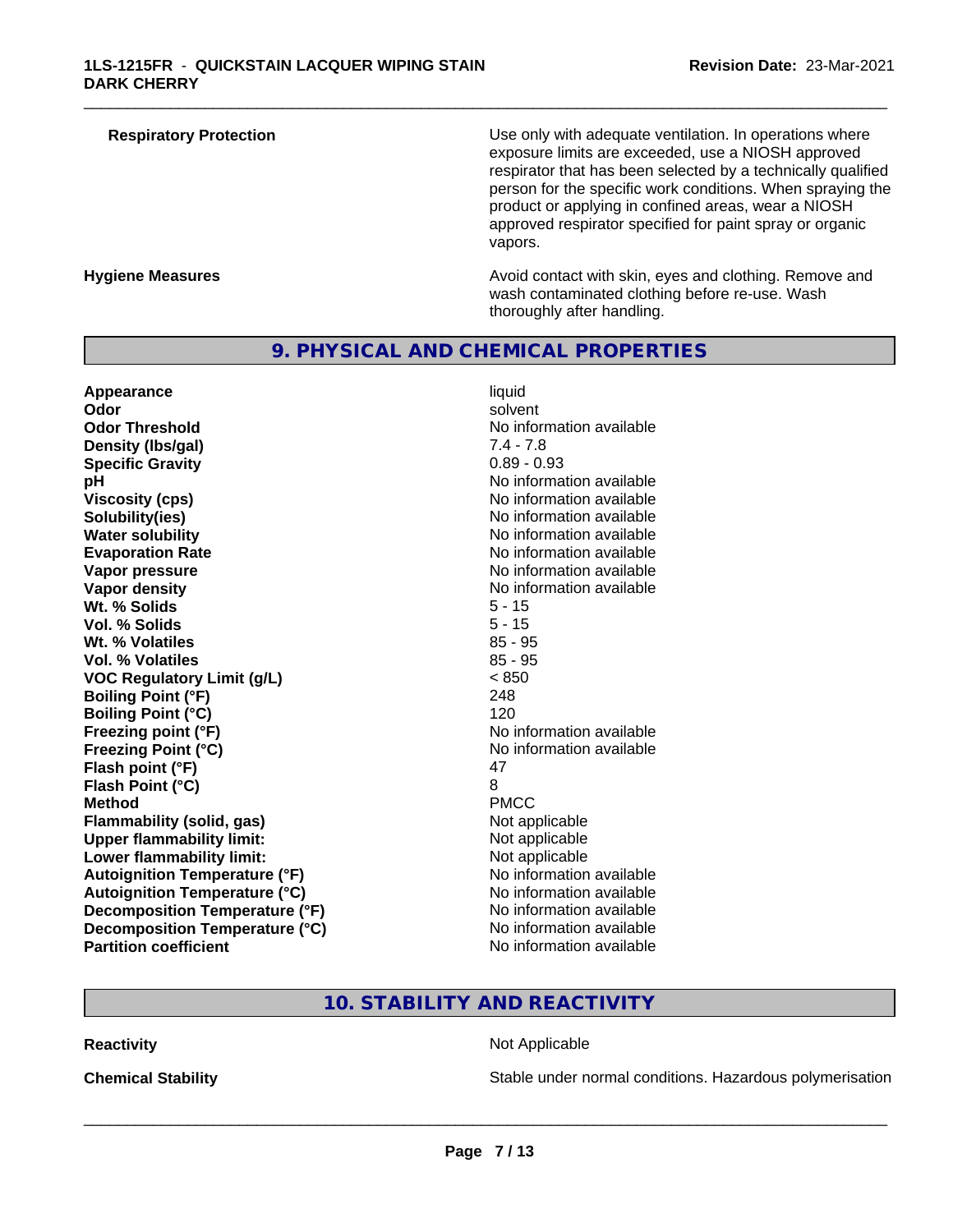does not occur.

\_\_\_\_\_\_\_\_\_\_\_\_\_\_\_\_\_\_\_\_\_\_\_\_\_\_\_\_\_\_\_\_\_\_\_\_\_\_\_\_\_\_\_\_\_\_\_\_\_\_\_\_\_\_\_\_\_\_\_\_\_\_\_\_\_\_\_\_\_\_\_\_\_\_\_\_\_\_\_\_\_\_\_\_\_\_\_\_\_\_\_\_\_

**Conditions to avoid Keep away from open flames, hot surfaces, static conditions to avoid** electricity and sources of ignition. Sparks. Elevated temperature.

**Incompatible Materials Incompatible with strong acids and bases and strong** oxidizing agents.

**Hazardous Decomposition Products** Thermal decomposition can lead to release of irritating gases and vapors.

**Possibility of hazardous reactions** None under normal conditions of use.

# **11. TOXICOLOGICAL INFORMATION**

**Product Information Information on likely routes of exposure**

**Acute Toxicity** 

**Principal Routes of Exposure Exposure** Eye contact, skin contact and inhalation.

**Product Information Repeated or prolonged exposure to organic solvents may** lead to permanent brain and nervous system damage. Intentional misuse by deliberately concentrating and inhaling vapors may be harmful or fatal.

#### **Symptoms related to the physical,chemical and toxicological characteristics**

**Symptoms** No information available **Delayed and immediate effects as well as chronic effects from short and long-term exposure Eye contact** Contact with eyes may cause irritation. Vapor may cause irritation. **Skin contact** May cause skin irritation and/or dermatitis. Prolonged skin contact may defat the skin and produce dermatitis. **Inhalation Inhalation Harmful by inhalation. High vapor / aerosol concentrations** are irritating to the eyes, nose, throat and lungs and may cause headaches, dizziness, drowsiness, unconsciousness, and other central nervous system effects. **Ingestion Ingestion Example 2 Index 1 Harmful if swallowed. Ingestion may cause irritation to** mucous membranes. Small amounts of this product aspirated into the respiratory system during ingestion or vomiting may cause mild to severe pulmonary injury, possibly progressing to death. **Sensitization** May cause an allergic skin reaction. **Neurological Effects** Noinformation available. **Mutagenic Effects No information available. Reproductive Effects**<br> **Reproductive Effects**<br> **Developmental Effects**<br> **No information available. Developmental Effects Target organ effects** No information available. **STOT -** single exposure **May cause disorder and damage to the, Respiratory May cause disorder and damage to the, Respiratory**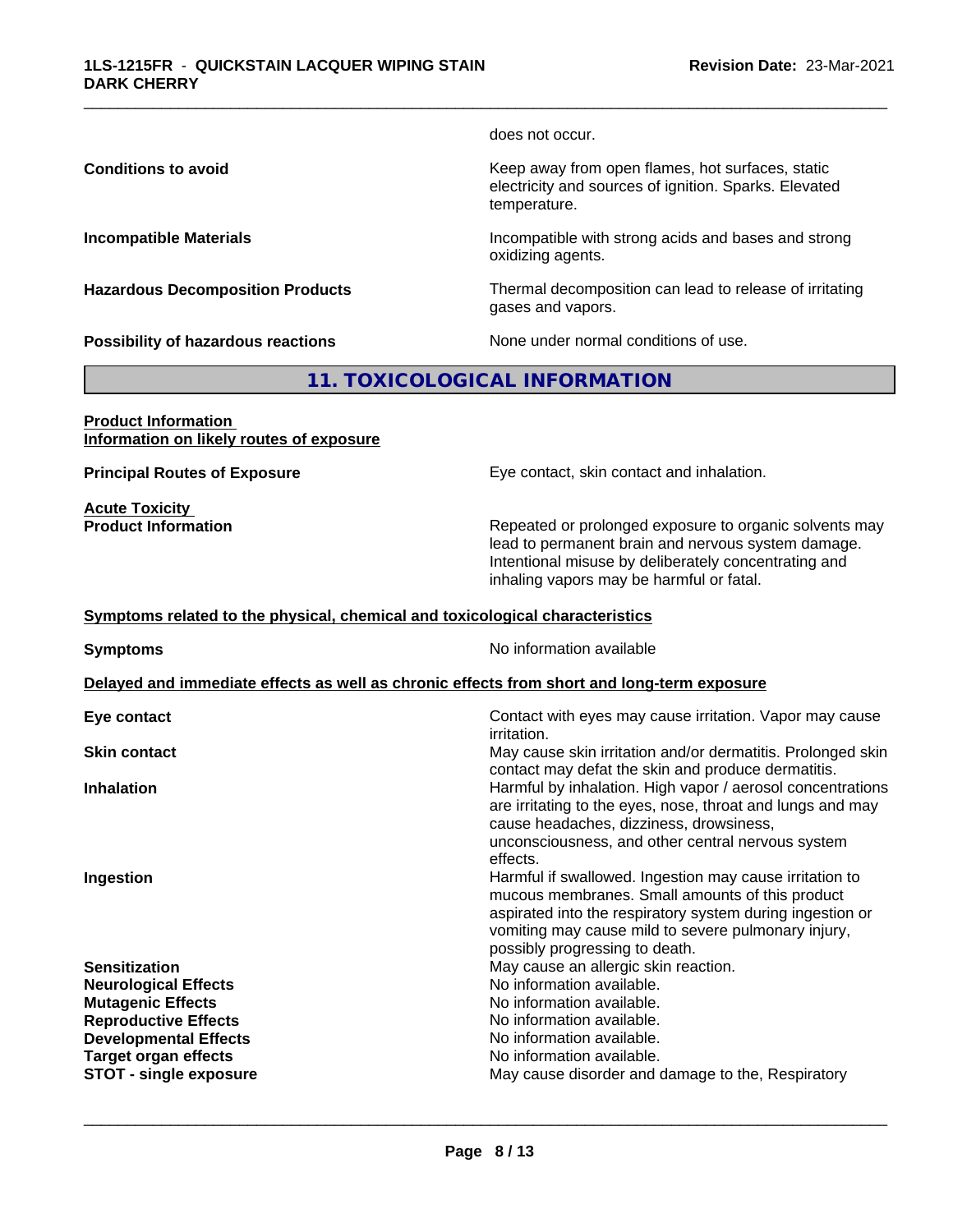| <b>STOT - repeated exposure</b> | system, Central nervous system.<br>Causes damage to organs through prolonged or repeated<br>exposure if inhaled, May cause disorder and damage to<br>the, liver, kidney, spleen, blood, Central nervous system,                     |
|---------------------------------|-------------------------------------------------------------------------------------------------------------------------------------------------------------------------------------------------------------------------------------|
| Other adverse effects           | Causes damage to organs through prolonged or repeated<br>exposure if swallowed, Causes damage to organs through<br>prolonged or repeated exposure in contact with skin.<br>No information available.                                |
| <b>Aspiration Hazard</b>        | May be harmful if swallowed and enters airways. Small<br>amounts of this product aspirated into the respiratory<br>system during ingestion or vomiting may cause mild to<br>severe pulmonary injury, possibly progressing to death. |

#### **Numerical measures of toxicity**

**The following values are calculated based on chapter 3.1 of the GHS document**

| ATEmix (oral)                        | 1408 mg/kg  |
|--------------------------------------|-------------|
| <b>ATEmix (dermal)</b>               | 2228 ma/ka  |
| <b>ATEmix (inhalation-dust/mist)</b> | 88.7 ma/L   |
| <b>ATEmix (inhalation-vapor)</b>     | $26.6$ mg/L |

### **Component Information**

| Chemical name                                               | Oral LD50             | Dermal LD50              | Inhalation LC50                       |
|-------------------------------------------------------------|-----------------------|--------------------------|---------------------------------------|
| 2-Butoxyethanol<br>111-76-2                                 | $= 1300$ mg/kg (Rat)  | $>$ 2000 mg/kg (Rabbit)  | $>$ 4.9 mg/L (Rat) 3H                 |
| Propylene glycol monomethyl ether<br>acetate<br>108-65-6    | $= 8532$ mg/kg (Rat)  | $>$ 5 g/kg (Rabbit)      |                                       |
| Distillates, petroleum, hydrotreated<br>light<br>64742-47-8 | $> 5000$ mg/kg (Rat)  | $>$ 2000 mg/kg (Rabbit)  | $> 5.2$ mg/L (Rat) 4 h                |
| n-Butyl acetate<br>123-86-4                                 | $= 10768$ mg/kg (Rat) | > 17600 mg/kg (Rabbit)   |                                       |
| Acetone<br>67-64-1                                          | $= 5800$ mg/kg (Rat)  | $> 15700$ mg/kg (Rabbit) | $= 50100$ mg/m <sup>3</sup> (Rat) 8 h |
| cellulose, nitrate<br>9004-70-0                             | $5$ g/kg (Rat)        |                          |                                       |
| Solvent naphtha, petroleum, light<br>aromatic<br>64742-95-6 | $= 8400$ mg/kg (Rat)  | $>$ 2000 mg/kg (Rabbit)  | $= 3400$ ppm (Rat) 4 h                |
| VM&P naphtha<br>64742-89-8                                  |                       | $=$ 3000 mg/kg (Rabbit)  |                                       |
| 1,2,4-Trimethylbenzene<br>$95 - 63 - 6$                     | $=$ 3280 mg/kg (Rat)  | $>$ 3160 mg/kg (Rabbit)  | $= 18$ g/m <sup>3</sup> (Rat) 4 h     |
| Isopropyl alcohol<br>67-63-0                                | $= 1870$ mg/kg (Rat)  | $= 4059$ mg/kg (Rabbit)  | $= 72600$ mg/m <sup>3</sup> (Rat) 4 h |
| Carbon black<br>1333-86-4                                   | > 15400 mg/kg (Rat)   | $>$ 3 g/kg (Rabbit)      |                                       |

# **Chronic Toxicity**

#### **Carcinogenicity**

*The information below indicateswhether each agency has listed any ingredient as a carcinogen:.*

| ----<br><b>ALCOHOL:</b><br>. N |
|--------------------------------|
|--------------------------------|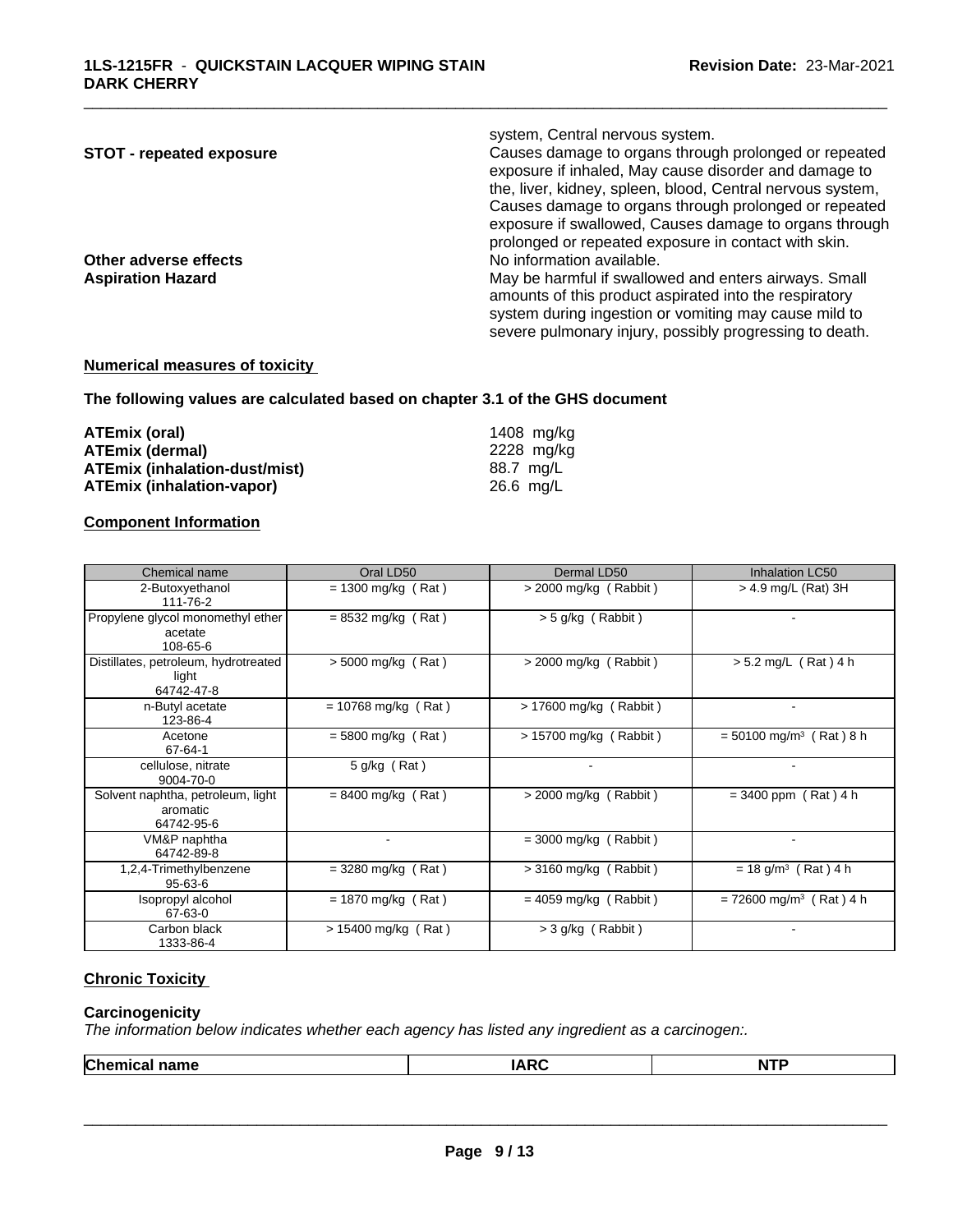|                 | റല<br>Human Carcinogen<br>Possible<br>40 |  |
|-----------------|------------------------------------------|--|
| black<br>∶arh∩n |                                          |  |

#### **Legend**

IARC - International Agency for Research on Cancer NTP - National Toxicity Program OSHA - Occupational Safety & Health Administration

**12. ECOLOGICAL INFORMATION**

# **Ecotoxicity Effects**

The environmental impact of this product has not been fully investigated.

### **Product Information**

# **Acute Toxicity to Fish**

No information available

# **Acute Toxicity to Aquatic Invertebrates**

No information available

#### **Acute Toxicity to Aquatic Plants**

No information available

#### **Persistence / Degradability**

No information available.

#### **Bioaccumulation**

There is no data for this product.

#### **Mobility in Environmental Media**

No information available.

#### **Ozone**

No information available

### **Component Information**

#### **Acute Toxicity to Fish**

2-Butoxyethanol LC50: 1490 mg/L (Bluegill sunfish - 96 hr.) n-Butyl acetate LC50: 18 mg/L (Fathead Minnow - 96 hr.) Acetone LC50: 8300 (Bluegill - 96 hr.) mg/L

### **Acute Toxicity to Aquatic Invertebrates**

n-Butyl acetate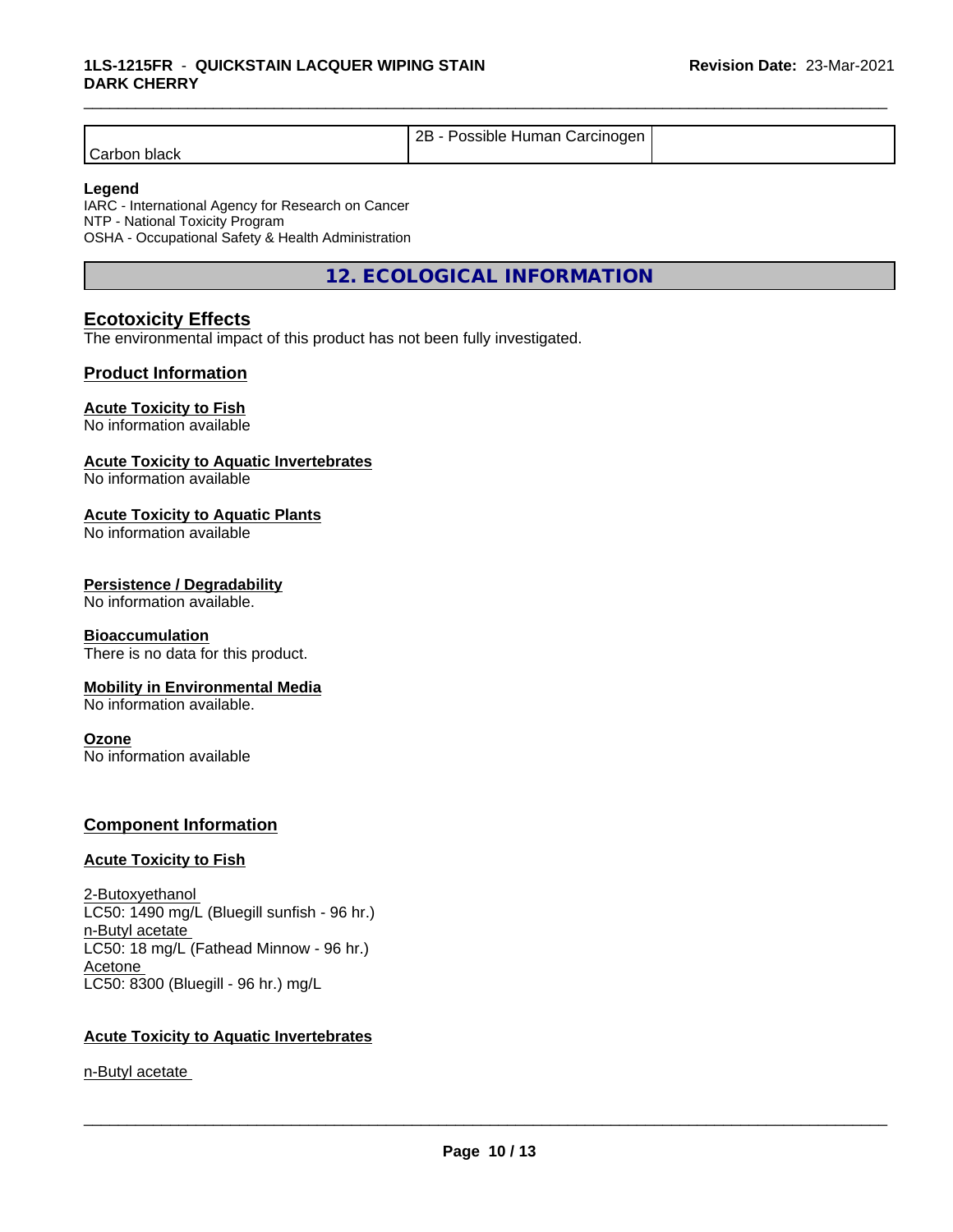EC50: 72.8 mg/L (Daphnia magna - 48 hr.) Acetone EC50: 12600 mg/L (Daphnia magna - 48 hr.)

#### **Acute Toxicity to Aquatic Plants**

#### n-Butyl acetate

EC50: 674.7 mg/L (Green algae (Scenedesmus subspicatus), 72 hrs.)

**13. DISPOSAL CONSIDERATIONS**

**Waste Disposal Method Dispose of in accordance with federal, state, provincial,** and local regulations. Local requirements may vary, consult your sanitation department or state-designated environmental protection agency for more disposal options.

**Empty Container Warning <b>Emptied** Containers may retain product residue. Follow label warnings even after container is emptied. Residual vapors may explode on ignition.

### **14. TRANSPORT INFORMATION**

| TDG |
|-----|
|-----|

**Proper Shipping Name** PAINT **Hazard class** 3 **UN-No.** UN1263 **Packing Group III Description** UN1263, PAINT, 3, II

\_\_\_\_\_\_\_\_\_\_\_\_\_\_\_\_\_\_\_\_\_\_\_\_\_\_\_\_\_\_\_\_\_\_\_\_\_\_\_\_\_\_\_\_\_\_\_\_\_\_\_\_\_\_\_\_\_\_\_\_\_\_\_\_\_\_\_\_\_\_\_\_\_\_\_\_\_\_\_\_\_\_\_\_\_\_\_\_\_\_\_\_\_

**ICAO / IATA ICAO / IATA Contact the preparer for further information.** 

**IMDG / IMO Contact the preparer for further information.** 

# **15. REGULATORY INFORMATION**

### **International Inventories**

**TSCA: United States** Yes - All components are listed or exempt. **DSL: Canada** No - Not all of the components are listed. One or more component is listed on NDSL.

# **National Pollutant Release Inventory (NPRI)**

#### **NPRI Parts 1- 4**

This product contains the following Parts 1-4 NPRI chemicals: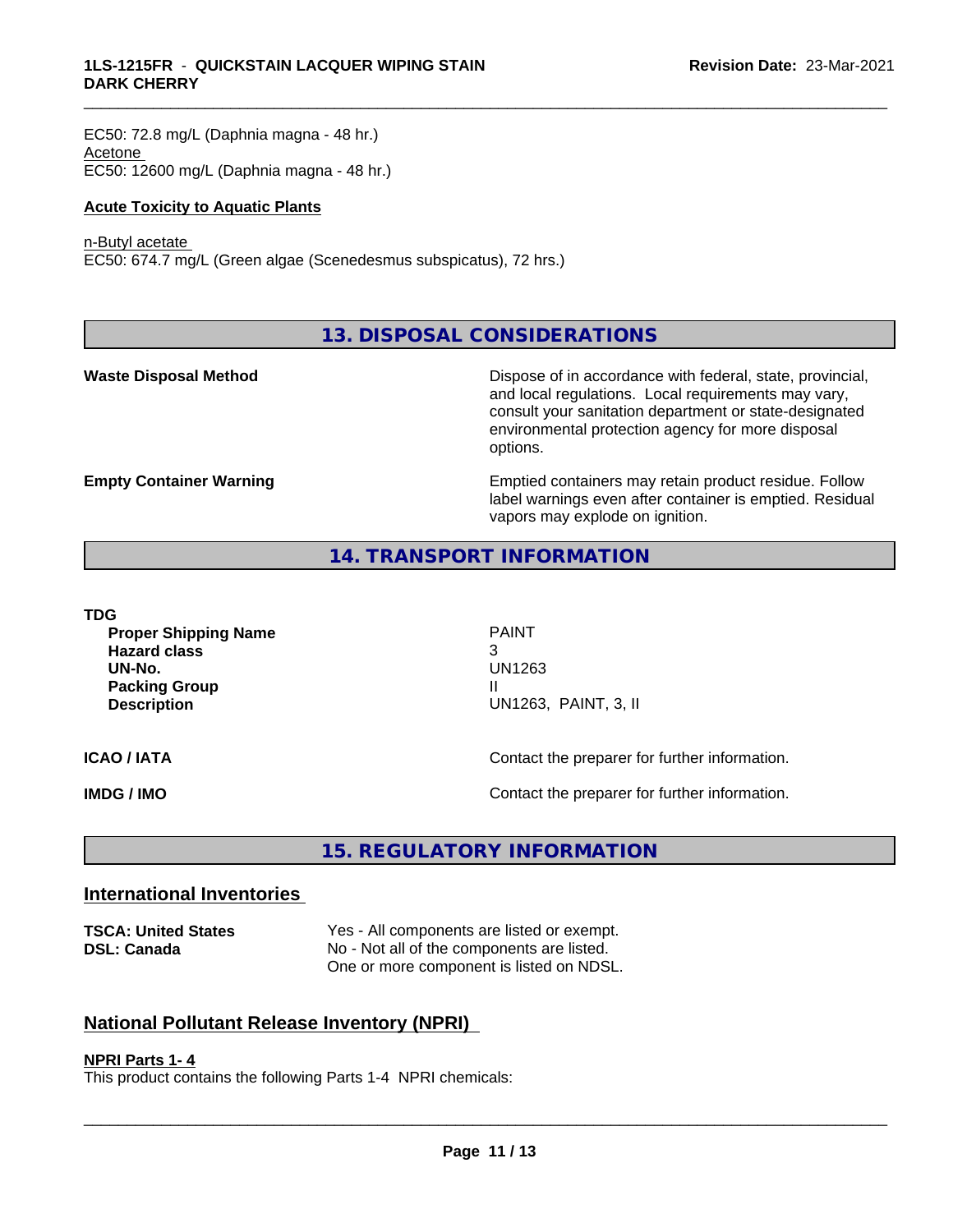| CAS No.  | Weight-% | <b>NPRI Parts 1-4</b> |
|----------|----------|-----------------------|
| 111-76-2 | 15 - 40% | ∟isted                |
| 95-63-6  | - 5%     | ∟isted                |
| 67-63-0  | $-5%$    | ∟isted                |
|          |          |                       |

#### **NPRI Part 5**

This product contains the following NPRI Part 5 Chemicals:

| CAS No.    | Weight-%   | <b>NPRI Part 5</b> |  |
|------------|------------|--------------------|--|
| 111-76-2   | $15 - 40%$ | Listed             |  |
| 108-65-6   | $10 - 30%$ | Listed             |  |
|            |            |                    |  |
| 64742-47-8 | $10 - 30%$ | Listed             |  |
|            |            |                    |  |
| 8052-41-3  | $3 - 7%$   | Listed             |  |
| 123-86-4   | $3 - 7%$   | Listed             |  |
| 64742-95-6 | $1 - 5%$   | Listed             |  |
|            |            |                    |  |
| 64742-89-8 | $1 - 5%$   | Listed             |  |
| 95-63-6    | 1 - 5%     | Listed             |  |
| 67-63-0    | 1 - 5%     | Listed             |  |
|            |            |                    |  |

#### **WHMIS Regulatory Status**

This product has been classified in accordance with the hazard criteria of the Hazardous Products Regulations (HPR) and the SDS contains all the information required by the HPR.

| <b>16. OTHER INFORMATION</b>                                                                                                                          |                                                    |                                                                            |               |                                                                                                                                                                                                                                                                                                                                                                                                                                             |  |  |
|-------------------------------------------------------------------------------------------------------------------------------------------------------|----------------------------------------------------|----------------------------------------------------------------------------|---------------|---------------------------------------------------------------------------------------------------------------------------------------------------------------------------------------------------------------------------------------------------------------------------------------------------------------------------------------------------------------------------------------------------------------------------------------------|--|--|
| HMIS -                                                                                                                                                | Health: $3*$                                       | <b>Flammability: 3</b>                                                     | Reactivity: 1 | PPE: H                                                                                                                                                                                                                                                                                                                                                                                                                                      |  |  |
| <b>HMIS Legend</b><br>0 - Minimal Hazard<br>1 - Slight Hazard<br>2 - Moderate Hazard<br>3 - Serious Hazard<br>4 - Severe Hazard<br>* - Chronic Hazard | present under the actual normal conditions of use. | X - Consult your supervisor or S.O.P. for "Special" handling instructions. |               | Note: The PPE rating has intentionally been left blank. Choose appropriate PPE that will protect employees from the hazards the material will                                                                                                                                                                                                                                                                                               |  |  |
|                                                                                                                                                       |                                                    |                                                                            |               | Caution: HMIS® ratings are based on a 0-4 rating scale, with 0 representing minimal hazards or risks, and 4 representing significant hazards or<br>risks. Although HMIS® ratings are not required on MSDSs under 29 CFR 1910.1200, the preparer, has chosen to provide them. HMIS® ratings are<br>to be used only in conjunction with a fully implemented HMIS® program by workers who have received appropriate HMIS® training. HMIS® is a |  |  |

 **WARNING!** If you scrape, sand, or remove old paint, you may release lead dust. LEAD IS TOXIC. EXPOSURE TO LEAD DUST CAN CAUSE SERIOUS ILLNESS, SUCH AS BRAIN DAMAGE, ESPECIALLY IN CHILDREN. PREGNANT WOMEN SHOULD ALSO AVOID EXPOSURE. Wear a NIOSH approved respirator to control lead exposure. Clean up carefully with a HEPA vacuum and a wet mop. Before you start, find out how to protect yourself

*registered trade and service mark of the NPCA. HMISÒ materials may be purchased exclusively from J. J. Keller (800) 327-6868.*